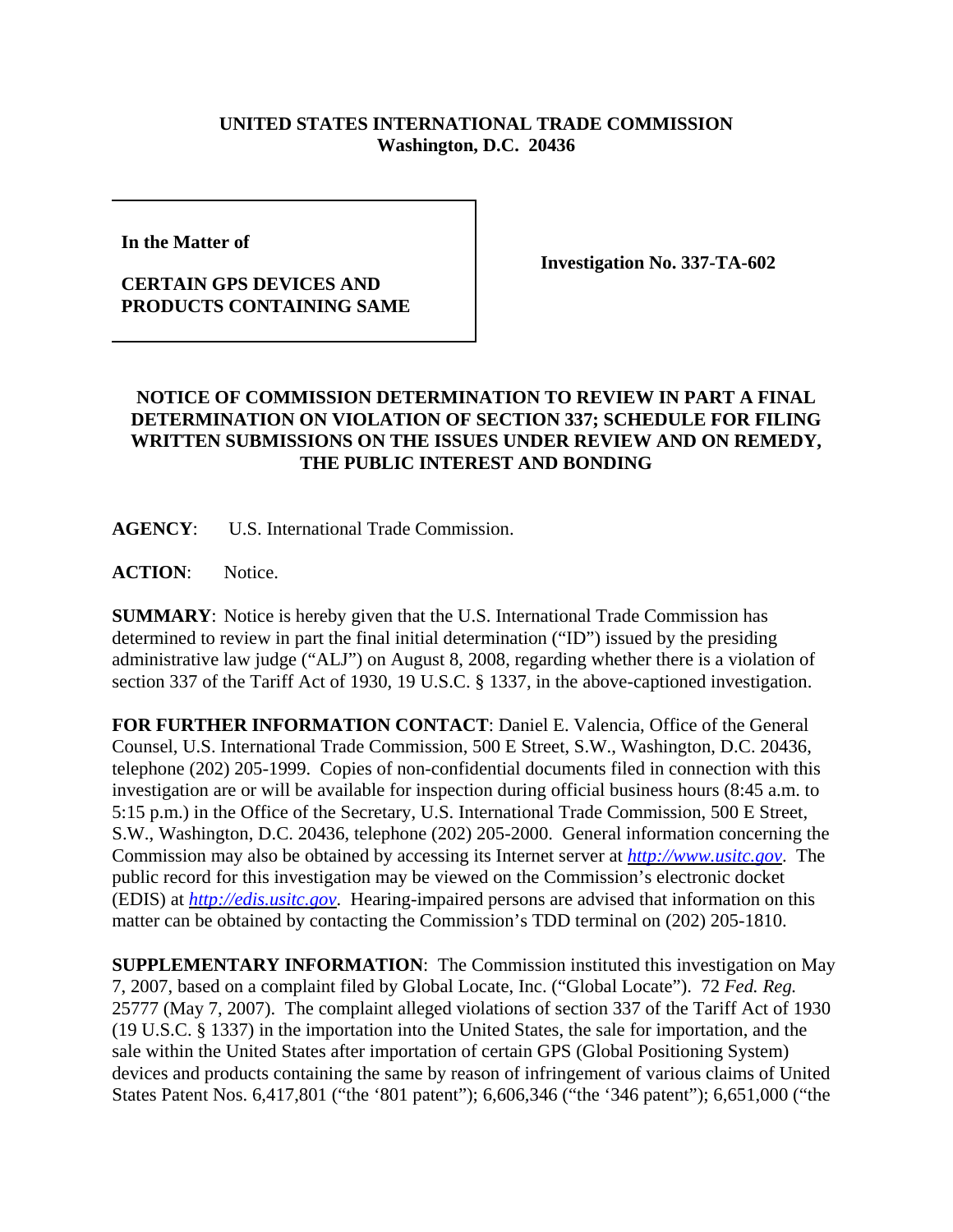'000 patent"); 6,704,651 ("the '651 patent"); 6,937,187 ("the '187 patent"); and 7,158,080 ("the '080 patent")**.** The complaint named five respondents: SiRF Technology, Inc. ("SiRF"); Pharos Science & Applications, Inc. ("Pharos"); MiTAC International Corp. ("MiTAC"); Mio Technology Ltd., USA ("Mio"); and E-TEN Information Systems Co., Ltd. ("E-TEN") (collectively, "respondents"). The notice of investigation was subsequently amended to add Broadcom Corporation ("Broadcom") as a complainant inasmuch as Broadcom acquired Global Locate.

On August 8, 2008, the ALJ issued his final ID, and on August 22, 2008, he issued his recommended determination on remedy and bonding. In his ID, the ALJ found a violation of section 337 in the importation and the sale after importation of certain GPS devices and products containing the same, in connection with the asserted claims of each of the six patents at issue. Respondents and the Commission investigative attorney (IA) each filed petitions for review on August 25, 2008. On September 5, 2008, Complainants and the IA each filed responses to the petitions for review.

On September 16, 2008, Respondents filed a motion for leave to reply in support of their petition for review of the ID. On September 22, 2008, Complainants opposed the motion.

Having examined the record of this investigation, including the ALJ's final ID, the petitions for review, and the responses thereto, the Commission has determined to review the final ID in part. Specifically, the Commission has determined to review (1) ALJ's finding that Global Locate has standing to assert the '346 patent; (2) the ALJ's finding that SiRF directly infringes claim 1 of the '651 patent through its commercial activities; and (3) the ALJ's finding that SiRF directly infringes claim 1 of the '000 patent through its commercial activities. The Commission has determined not to review the remaining issues raised by the petitions for review, and has denied Respondents' motion for leave to file a reply.

The parties are requested to brief their positions on the issues under review with reference to the applicable law and the evidentiary record. In connection with its review, the Commission is particularly interested in responses to the following questions:

- 1. Please address the issue of whether Global Locate has standing to assert the '346 patent in light of provision 2.1 in RX-286. Please cite record evidence and/or relevant legal precedent to support your position.
- 2. Does SiRF practice the element "processing satellite signals ..." of the method of claim 1 of the '651 patent vicariously through end users of the accused products? *See BMC Resources, Inc. v. Paymentech, L.P.,* 498 F.3d 1373 (Fed. Cir. 2007) and *Muniauction, Inc. v. Thomson Corp.*, 532 F.3d 1318 (Fed. Cir. 2008). Please cite record evidence and relevant legal authority to support your position.
- 3. Does SiRF practice the third element ("at the remote receiver, representing said formatted data in a second format supported by the remote receiver") of the method of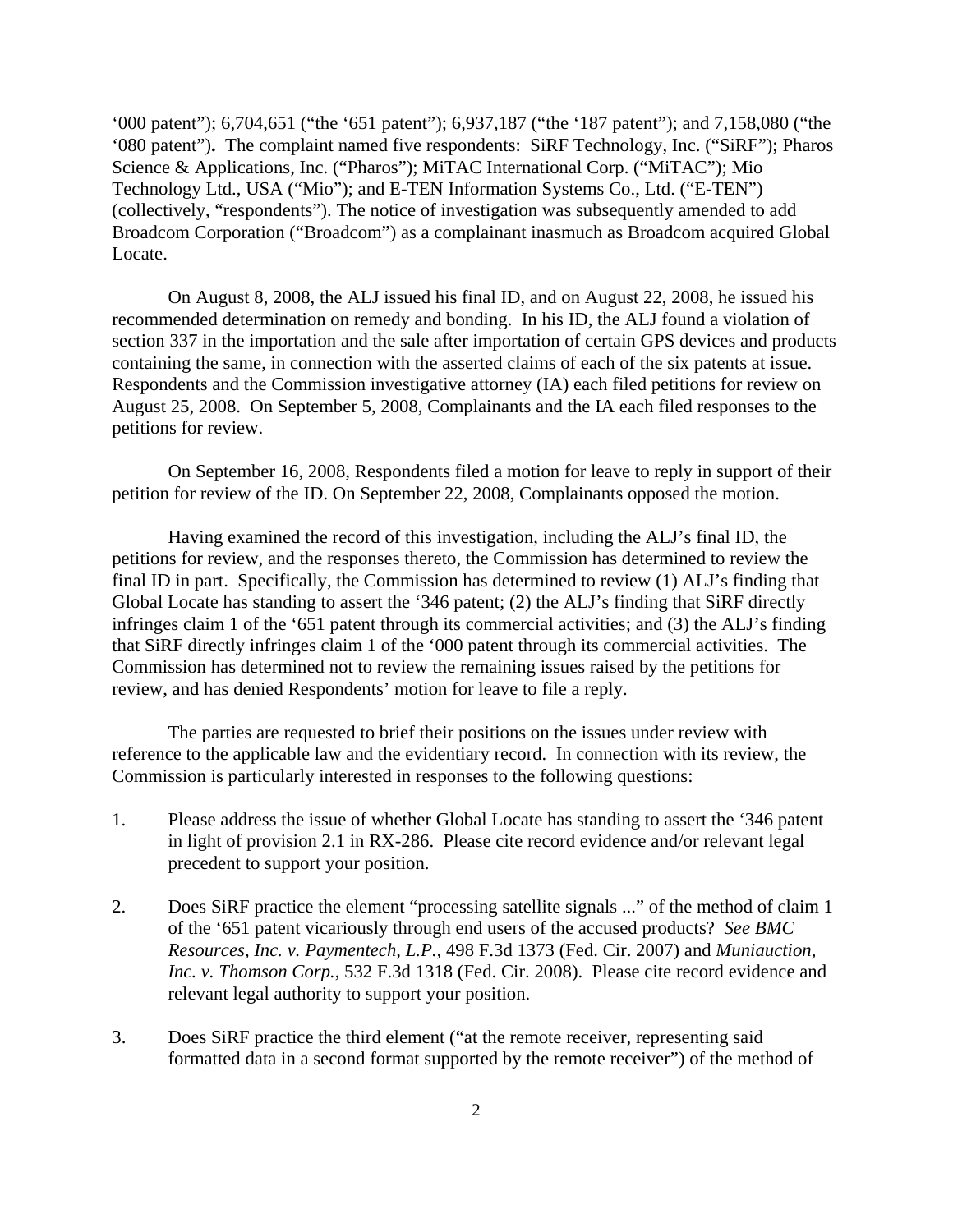claim 1 of the '000 patent vicariously through end users of the accused products? *See BMC Resources, Inc. v. Paymentech, L.P.,* 498 F.3d 1373 (Fed. Cir. 2007) and *Muniauction, Inc. v. Thomson Corp.*, 532 F.3d 1318 (Fed. Cir. 2008). Please cite record evidence and any relevant legal authority to support your position.

In connection with the final disposition of this investigation, the Commission may (1) issue an order that could result in the exclusion of the subject articles from entry into the United States, and/or (2) issue one or more cease and desist orders that could result in the respondent(s) being required to cease and desist from engaging in unfair acts in the importation and sale of such articles. Accordingly, the Commission is interested in receiving written submissions that address the form of remedy, if any, that should be ordered. If a party seeks exclusion of an article from entry into the United States for purposes other than entry for consumption, the party should so indicate and provide information establishing that activities involving other types of entry either are adversely affecting it or likely to do so. For background, *see In the Matter of Certain Devices for Connecting Computers via Telephone Lines*, Inv. No. 337-TA-360, USITC Pub. No. 2843 (December 1994) (Commission Opinion).

If the Commission contemplates some form of remedy, it must consider the effects of that remedy upon the public interest. The factors the Commission will consider include the effect that an exclusion order and/or cease and desist orders would have on (1) the public health and welfare, (2) competitive conditions in the U.S. economy, (3) U.S. production of articles that are like or directly competitive with those that are subject to investigation, and (4) U.S. consumers. The Commission is therefore interested in receiving written submissions that address the aforementioned public interest factors in the context of this investigation.

If the Commission orders some form of remedy, the U.S. Trade Representative, as delegated by the President, has 60 days to approve or disapprove the Commission's action. *See* Presidential Memorandum of July 21, 2005, 70 *Fed. Reg.* 43251 (July 26, 2005). During this period, the subject articles would be entitled to enter the United States under bond, in an amount determined by the Commission and prescribed by the Secretary of the Treasury. The Commission is therefore interested in receiving submissions concerning the amount of the bond that should be imposed if a remedy is ordered.

**WRITTEN SUBMISSIONS**:The parties to the investigation are requested to file written submissions on the issues identified in this notice. Parties to the investigation, interested government agencies, and any other interested parties are encouraged to file written submissions on the issues of remedy, the public interest, and bonding. Such submissions should address the recommended determination by the ALJ on remedy and bonding. Complainants and the IA are also requested to submit proposed remedial orders for the Commission's consideration. Complainants are also requested to state the dates that the patents expire and the HTSUS numbers under which the accused products are imported. The written submissions and proposed remedial orders must be filed no later than close of business on Monday, October 27, 2008. Reply submissions must be filed no later than the close of business on Monday, November 3,